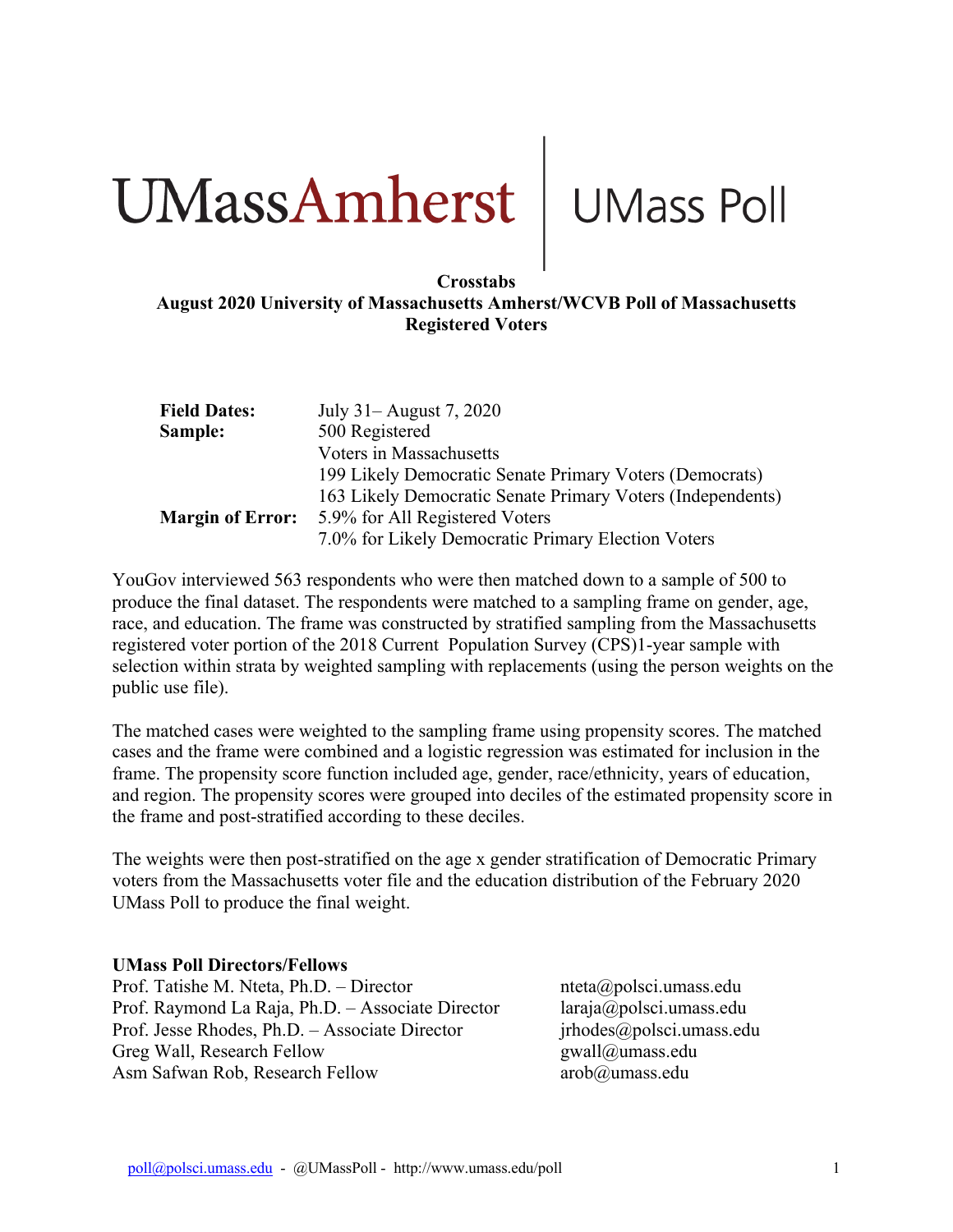# **TYPE OF VOTE**

|           | Category     | In Person | Early Voting | Mail | Absentee |
|-----------|--------------|-----------|--------------|------|----------|
| Gender    | Men          | 36%       | 19%          | 44%  | 2%       |
|           | Women        | 32%       | 09%          | 59%  | $0\%$    |
| Age       | 18-29        | 39%       | 8%           | 49%  | 4%       |
|           | 30-54        | 39%       | 9%           | 52%  | $0\%$    |
|           | >55          | 29%       | 17%          | 54%  | $0\%$    |
| Education | HS or less   | 55%       | 11%          | 34%  | $1\%$    |
|           | Some Coll.   | 26%       | 14%          | 60%  | 0%       |
|           | Coll. Deg.   | 33%       | 13%          | 53%  | $1\%$    |
|           | Postgrad     | 20%       | 15%          | 65%  | $1\%$    |
| Income    | $<$ \$40 $k$ | 47%       | 9%           | 42%  | 2%       |
|           | \$40k-\$100k | 29%       | 17%          | 54%  | 0%       |
|           | >100k        | 24%       | 16%          | 59%  | $0\%$    |
| Party ID  | Dem.         | 37%       | 12%          | 48%  | 2%       |
|           | Ind.         | 31%       | 13%          | 56%  | $0\%$    |
| Ideology  | Lib          | 25%       | 12%          | 61%  | $1\%$    |
|           | Mod.         | 35%       | 16%          | 48%  | $0\%$    |
|           | Cons.        | 78%       | $5\%$        | 17%  | $0\%$    |
| Race      |              |           |              |      |          |
|           | White        | 29%       | $11\%$       | 60%  | $0\%$    |
|           | Non-White    | 53%       | 20%          | 23%  | 3%       |